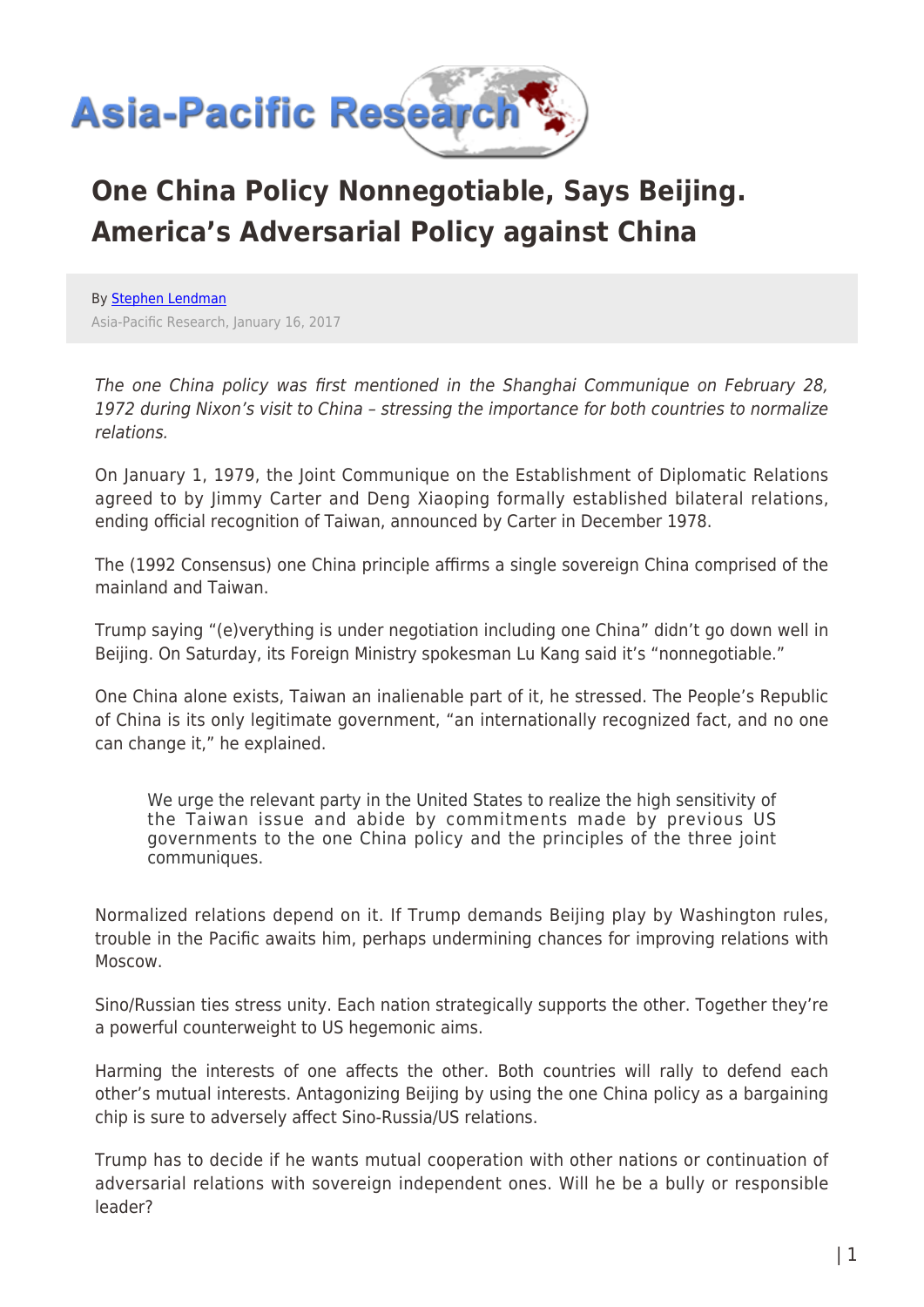It's his call for good or ill. Much depends on what he decides. China's credibility at home and abroad depends on the one China policy.

It's fundamentally important. Challenging or in any way disrupting it assures continuing Obama's adversarial policy, maybe recklessly escalating it.

*Stephen Lendman* lives in Chicago. He can be reached at [lendmanstephen@sbcglobal.net](mailto:lendmanstephen@sbcglobal.net).

His new book as editor and contributor is titled "Flashpoint in Ukraine: How the US Drive for Hegemony Risks WW III."

<http://www.claritypress.com/LendmanIII.html>

Visit his blog site at silendman.blogspot.com.

Listen to cutting-edge discussions with distinguished guests on the Progressive Radio News Hour on the Progressive Radio Network.

The original source of this article is Asia-Pacific Research Copyright © [Stephen Lendman,](https://www.asia-pacificresearch.com/author/stephen-lendman) Asia-Pacific Research, 2017

## **[Comment on Global Research Articles on our Facebook page](https://www.facebook.com/GlobalResearchCRG)**

## **[Become a Member of Global Research](https://store.globalresearch.ca/member/)**

Articles by: **[Stephen](https://www.asia-pacificresearch.com/author/stephen-lendman)**

## **[Lendman](https://www.asia-pacificresearch.com/author/stephen-lendman) About the author:**

Stephen Lendman lives in Chicago. He can be reached at lendmanstephen@sbcglobal.net. His new book as editor and contributor is titled "Flashpoint in Ukraine: US Drive for Hegemony Risks WW III." http://www.claritypress.com/LendmanIII.html Visit his blog site at sjlendman.blogspot.com. Listen to cuttingedge discussions with distinguished guests on the Progressive Radio News Hour on the Progressive Radio Network. It airs three times weekly: live on Sundays at 1PM Central time plus two prerecorded archived programs.

**Disclaimer:** The contents of this article are of sole responsibility of the author(s). Asia-Pacific Research will not be responsible for any inaccurate or incorrect statement in this article. Asia-Pacific Research grants permission to cross-post Asia-Pacific Research articles on community internet sites as long the source and copyright are acknowledged together with a hyperlink to the original Asia-Pacific Research article. For publication of Asia-Pacific Research articles in print or other forms including commercial internet sites, contact: [editors@asia-pacificresearch.com](mailto:editors@asia-pacificresearch.com)

[www.asia-pacificresearch.com](https://www.asia-pacificresearch.com) contains copyrighted material the use of which has not always been specifically authorized by the copyright owner. We are making such material available to our readers under the provisions of "fair use" in an effort to